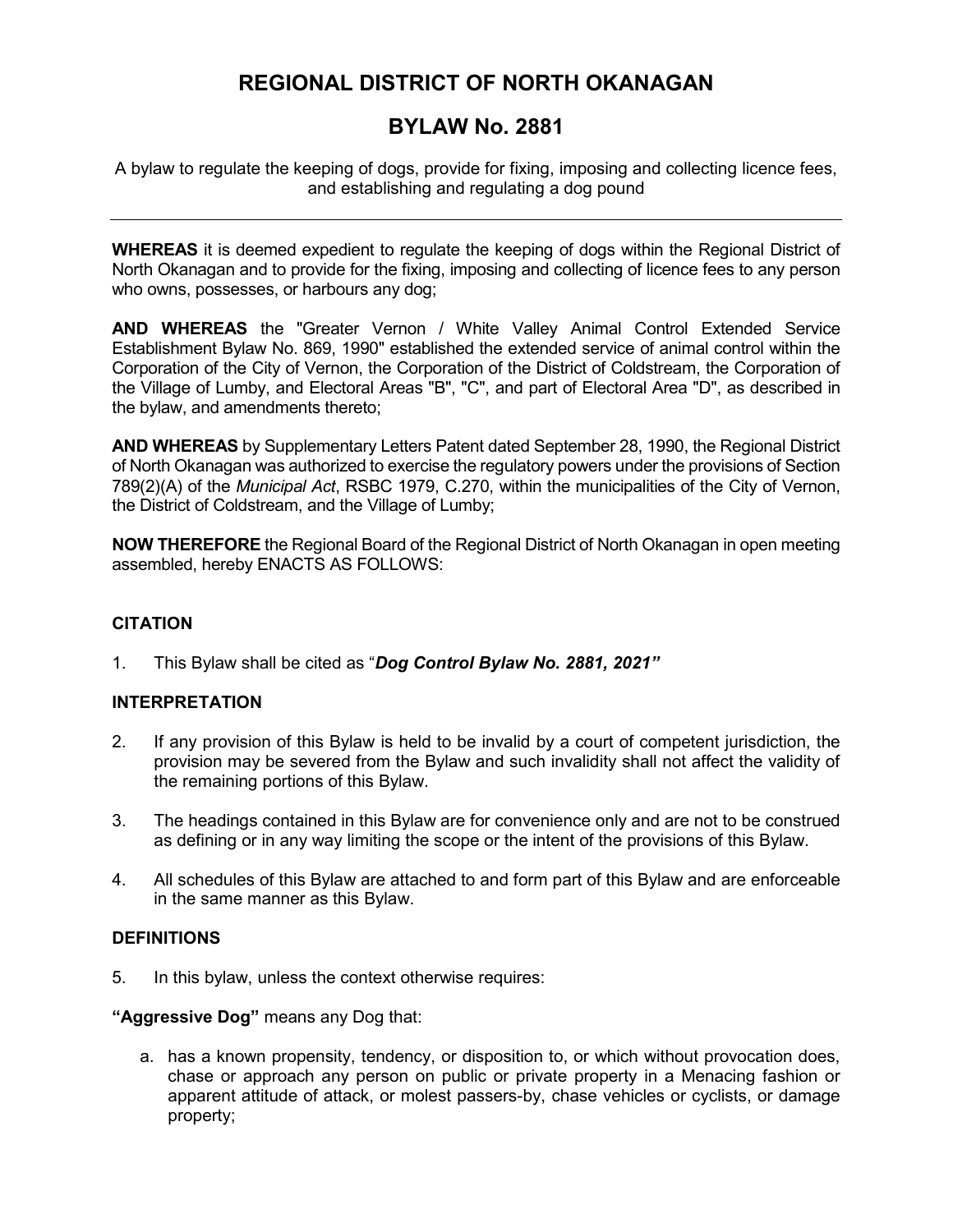- b. has attacked, bitten, or caused injury to, or attempted to attack, bite, or cause Injury to, a person or Domestic Animal, as determined by an Animal Control Officer;
- c. has been designated or found to be an Aggressive Dog by an Animal Control Officer, the BC SPCA, the RCMP, or a veterinarian licensed to practice in British Columbia, another local government, or any court of competent jurisdiction;

and includes any Dangerous Dog;

- **"Animal Control Officer"** means any person designated by the Board of Directors to administer and enforce this Bylaw, the *Community Charter*, and the *Local Government Act*, and includes any employee, servant, agent, or contractor appointed by the Board of Directors to assist in carrying out the provisions of this Bylaw;
- **"Application for Release of Aggressive Dog"** means an application as prescribed by the RDNO, which outlines the obligations of an Owner of an Aggressive Dog.

**"At Large"** means a Dog that, while not on the property of the Owner:

- a. is not confined within a vehicle; or
- b. is not securely attached to a Leash held by a person who has the ability to restrain the Dog while the Dog is under their care; or
- c. is not Under Control while on Parkland designated for dogs to be off-Leash;

**"Board of Directors"** means the Board of Directors of the Regional District of North Okanagan;

**"Dangerous Dog"** means any Dog that has seriously injured or killed a person or domestic animal as determined by an Animal Control Officer in accordance with section 49 of the *Community Charter* or section 321 of the *Local Government Act*;

**"Dog"** means an animal of the canine species over the age of three (3) months;

- **"Dog Park"** means an area, located on Public Land, equipped with collection bag dispensers and garbage receptacles, and designated by signage to be an off-Leash area for dogs within the Service Area;
- **"Dog Tag"** is a tag containing a Licence number, which is used for the purpose of identification of a Dog;
- **Dwelling Unit** means one (1) or more rooms used for the residential accommodation of only one (1) family when such room or rooms contain or provide for sleeping facilities, sanitary facilities and kitchen facilities;

**"Enclosure"** means an outdoor pen, cage, or other structure:

- a. of adequate height and constructed with secure sides, top and bottom to prevent a Dog from escaping; and,
- b. with all gates capable of being locked;
- **"Excessive Barking"** means any barking, howling, yelping or cries that unduly disturb the peace, quiet, enjoyment, rest, comfort or tranquility of any person or the neighbourhood at or near the source of the noise, as determined by the Animal Control Officer;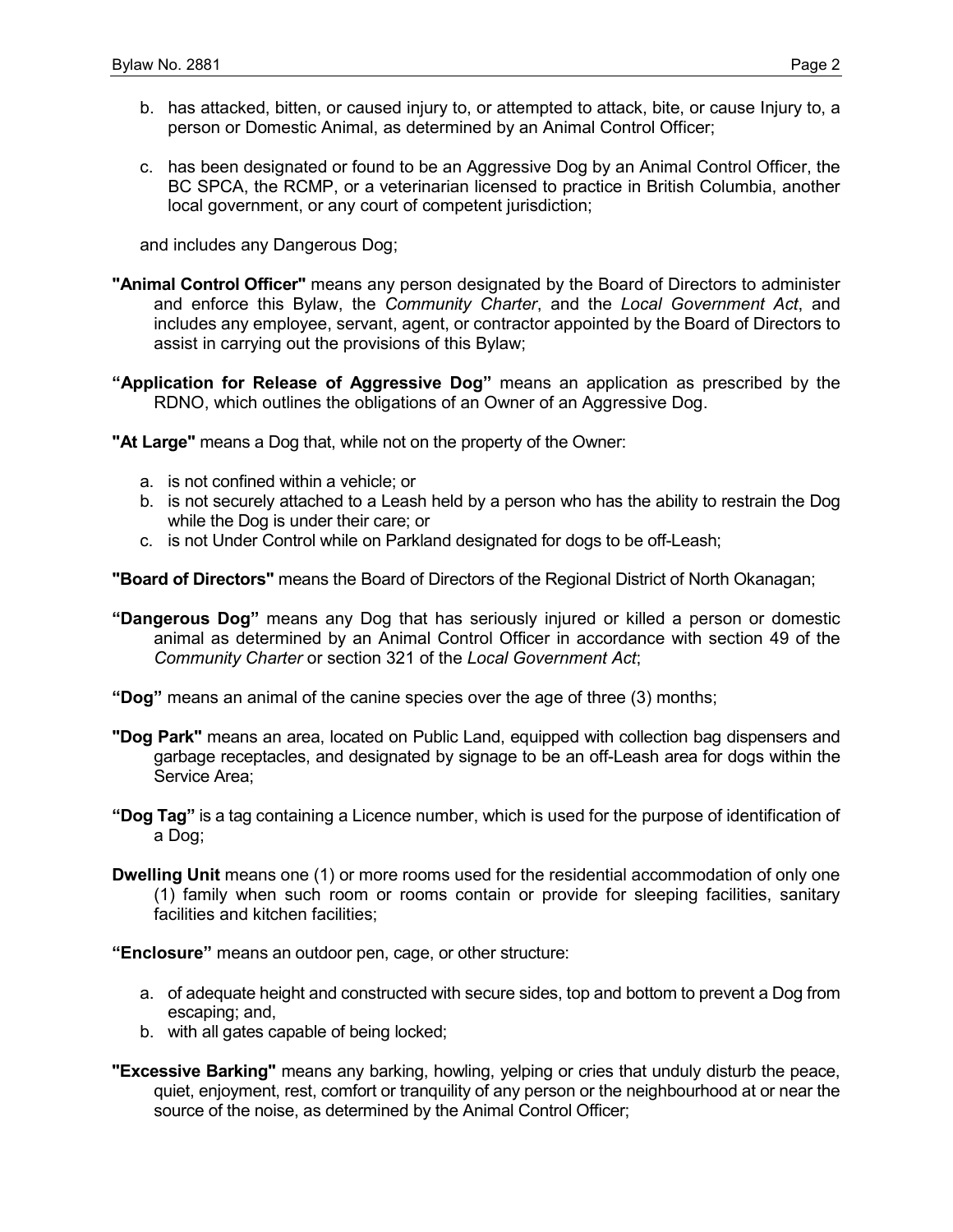- **"Fence"** means an upright structure enclosing an area of ground, of adequate height and construction to prevent a Dog from escaping, and with all gates capable of being locked to control access;
- **"Guide Dog"** means a Dog with a valid Guide Animal Certificate under the *Guide Animal Act* if that Dog is used by a person with a disability to avoid hazards or to otherwise compensate for the disability;
- **"Impounded"** means a Dog that has been seized, delivered, received or taken into the Pound, or is in the custody of the Animal Control Officer as provided for in this Bylaw;
- **"Impoundment Notice"** means a notice as prescribed by the RDNO, which is used to notify a property owner that a dog has been seized from their property.
- **"Leash"** means a device, or use of a device, of leather, metal, nylon or other similar strong material no more than 2 metres in length and of sufficient strength and design to restrain the size and strength of Dog for which it will be (or is being) used. One end of the Leash must remain securely affixed to a collar or harness securely attached to the Dog with the other end held by a person capable of controlling the Dog at all times;
- **"Licence"** means a licence issued pursuant to this Bylaw;
- **"Menacing"** means behaviour of a nature that places a person in fear of imminent or immediate bodily harm or unwanted physical contact;
- **"Muzzled"** means prevented from biting or injuring by means of a humane fastening or covering device of adequate strength placed over the mouth of the Dog;
- **"Nuisance Dog"** means any Dog that has been impounded three (3) or more times within the previous 12 months; or whose Owner has been issued three (3) or more Bylaw Offence Notices or Municipal Tickets in the previous 12 months for contraventions to this Bylaw;
- **"Owner"** means a person who owns, harbours, or has custody, care or control of a Dog;
- "**Parkland"** means land which is dedicated to public use for recreation purposes, such as parks, trails and natural spaces;
- **"Pound"** means any building or facility designated by the Board of Directors as a facility for impounding and keeping Dogs under this Bylaw;
- **"Pound Keeper"** means the person or persons appointed from time to time by the Board of Directors as a Pound Keeper, and may include a contractor with whom the Regional District has contracted to act as Pound Keeper;
- **"Public Place"** means any place open to use by the public;
- **"Service Area"** means all properties within the City of Vernon, the District of Coldstream, the Village of Lumby, and all properties within Electoral Areas "B" and "C", and that part of Electoral Area "D" within the Lumby and District Fire Protection Area, all within the Regional District;
- **"Tether"** means a securing device that consists of a rope or Leash made of leather, natural or synthetic fibre, chain or cable of sufficient size and strength to prevent the Dog from breaking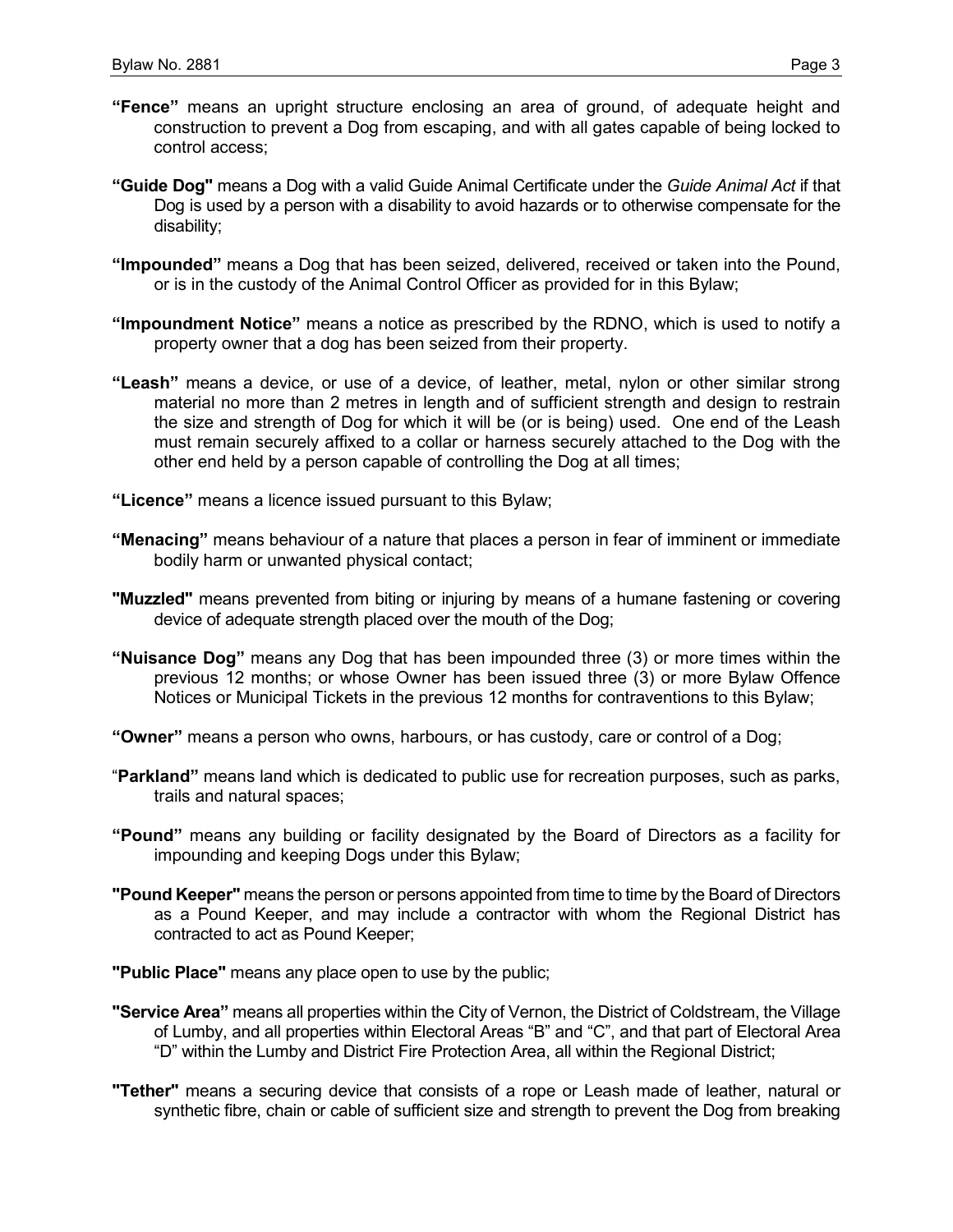it, or chewing through it, but not of such composition as to cause discomfort, pain or injury to the Dog;

- **"Under Control"** means such circumstances where the Dog is in visible sight distance to the Owner, and responds to the Owner immediately and returns to the Owner within a reasonable time when called or signaled by the Owner, as determined by the Animal Control Officer;
- **"Unlicensed Dog"** means any Dog for which a Licence has not been obtained, and includes any Dog without a Dog Tag attached to its collar or harness.

## **KEEPING OF DOGS**

#### Maximum Number of Dogs

- 6. No Owner shall have more than three (3) Dogs on:
	- a. a lot within a municipal boundary; or,
	- b. residentially-zoned lot under 1 ha in size within an electoral area.
- 7. The three (3) Dog limit in section 6 of this Bylaw excludes:
	- a. any Dog registered as a Guide Animal and which resides with the person for whom the Dog provides care and assistance;
	- b. any Owner registered in the Guide Dog in Training Program; or
	- c. any Dog used by the Royal Canadian Mounted Police.

## **LICENSING OF DOGS**

#### General Regulations

- 8. No person shall keep, harbour or have in their possession any Dog unless a Licence has been obtained within (30) days of the Dog becoming an inhabitant within the Service Area.
- 9. The Owner shall make application and pay the Licence fee as set out in Schedule 'A' of this Bylaw as soon as his or her Dog is three (3) months of age.
- 10. Upon receiving an application and Licence fee as set out in Schedule 'A' of this Bylaw, the Owner will be issued a Dog Tag containing a Licence number, which will be used for the purpose of identification of the Dog.
- 11. Every Licence issued under this Bylaw shall expire one (1) year from the date the Licence was issued.
- 12. Licence fees that are unpaid after the expiry date will be charged a late fee as set out in Schedule 'A' of this Bylaw.
- 13. Each Dog Owner is required to ensure a Dog is wearing a Dog Tag whenever the Dog is elsewhere than on the premises of the Owner.
- 14. If an Owner loses a Dog Tag, the Owner shall obtain a replacement tag and pay the replacement fee as set out in Schedule 'A'.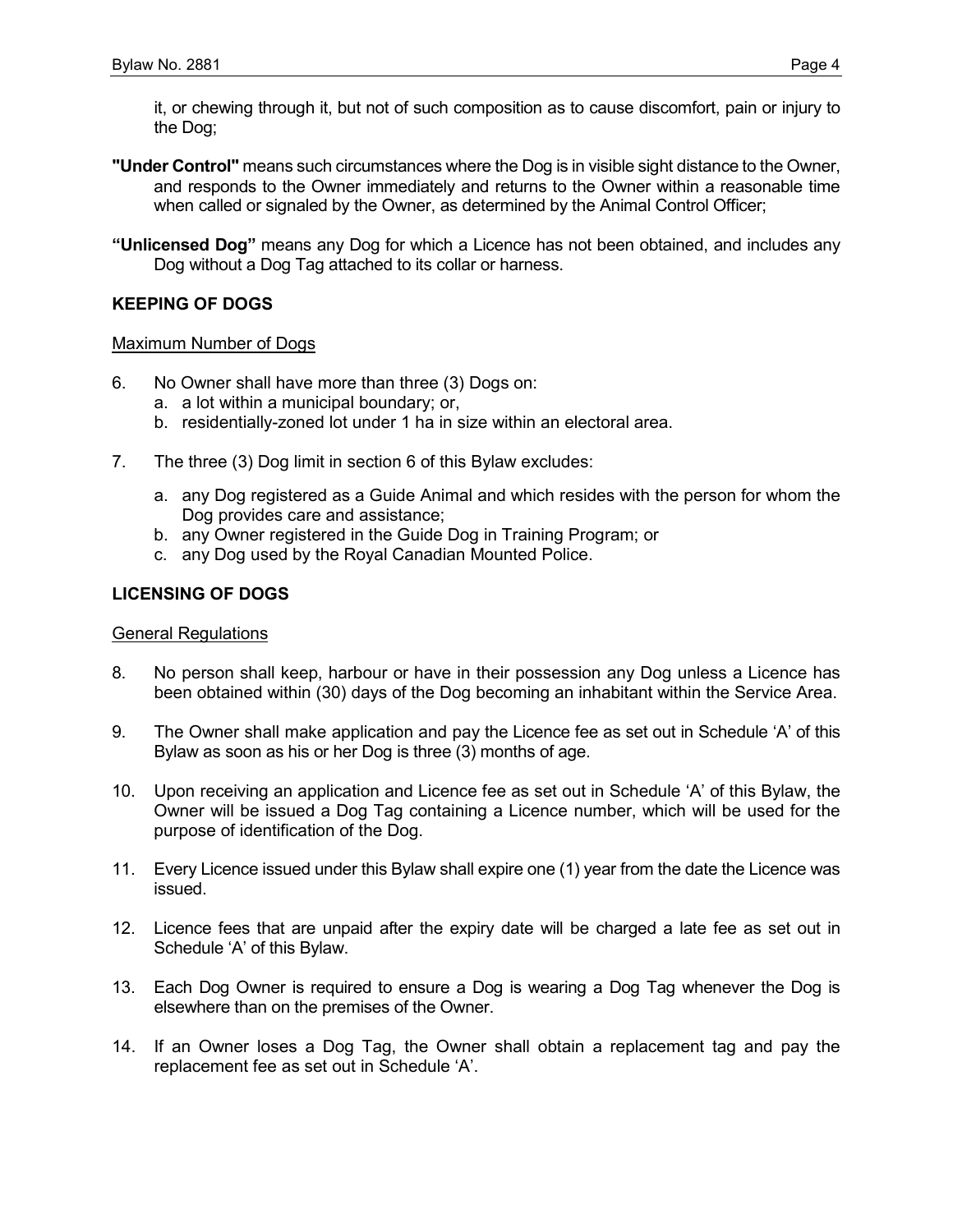15. An Owner of a Dog which is exempt from the three-Dog limit as set out in Section 7 of this Bylaw shall obtain a Licence for the exempt Dog, but shall not be charged licensing fees on providing appropriate certification to the Regional District.

#### **CONTROL OF DOGS**

- 16. No Owner shall cause or permit his or her Dog to remain outside the Dwelling Unit if such Dog is not secure inside a Fence or Enclosure, except where the Dog is under the care, custody, and control of a person who is competent and strong enough to control the Dog.
- 17. Every Owner of a Dog must ensure that the Dog does not create Excessive Barking for a period of more than five (5) minutes or sporadically for a period of more than 15 minutes.

#### Tethering Systems

- 18. No Owner shall tie, secure, or tether any Dog except on the Owner's property with a tethering system that allows the Dog's adequate freedom of movement with a minimum three (3) metre radius and a minimum of one and one-half (1.5) metres from any property line.
- 19. No Owner shall cause or permit his or her Dog to be tied, secured, tethered or fastened to a tethering system in excess of four (4) consecutive hours in a twenty-four (24) hour period.

#### Dogs in Public Places

- 20. No Owner shall cause or permit his or her Dog to be At Large within the Service Area.
- 21. Every Owner of a Dog must ensure that the Dog does not:
	- a. molest passersby, or approach a person in a menacing fashion or apparent attitude of attack;
	- b. bite, inflict injury, assault or otherwise attack a person;
	- c. chase vehicles or cyclists;
	- d. chase, harass, bite, inflict injury, assault or otherwise attack any other animal; or,
	- e. damage property, other than that of the Owner.
- 22. Except as otherwise permitted by this Bylaw, no Owner of a Dog, other than a Guide Dog, shall permit or cause the Dog to be in or on any Public Place where Dogs are prohibited.
- 23. Every Owner of a Dog must ensure that the Dog does not enter upon and remain within any public beaches, swimming areas, or Parkland unless the public beach, swimming area or Parkland is designated by signage as an on-Leash area or a Dog Park.

#### On-Leash Areas and Dog Parks

- 24. No Owner will cause or permit his or her Dog to be within an area designated as 'leashed,' unless the Dog is kept on a secure Leash held by the Owner.
- 25. No Owner shall take, or allow, more than four (4) Dogs at one time to enter upon or be in a Dog Park.
- 26. An Owner may cause or permit a dog to be off-Leash in a designated off-Leash Dog Park provided that the Owner complies with the following requirements: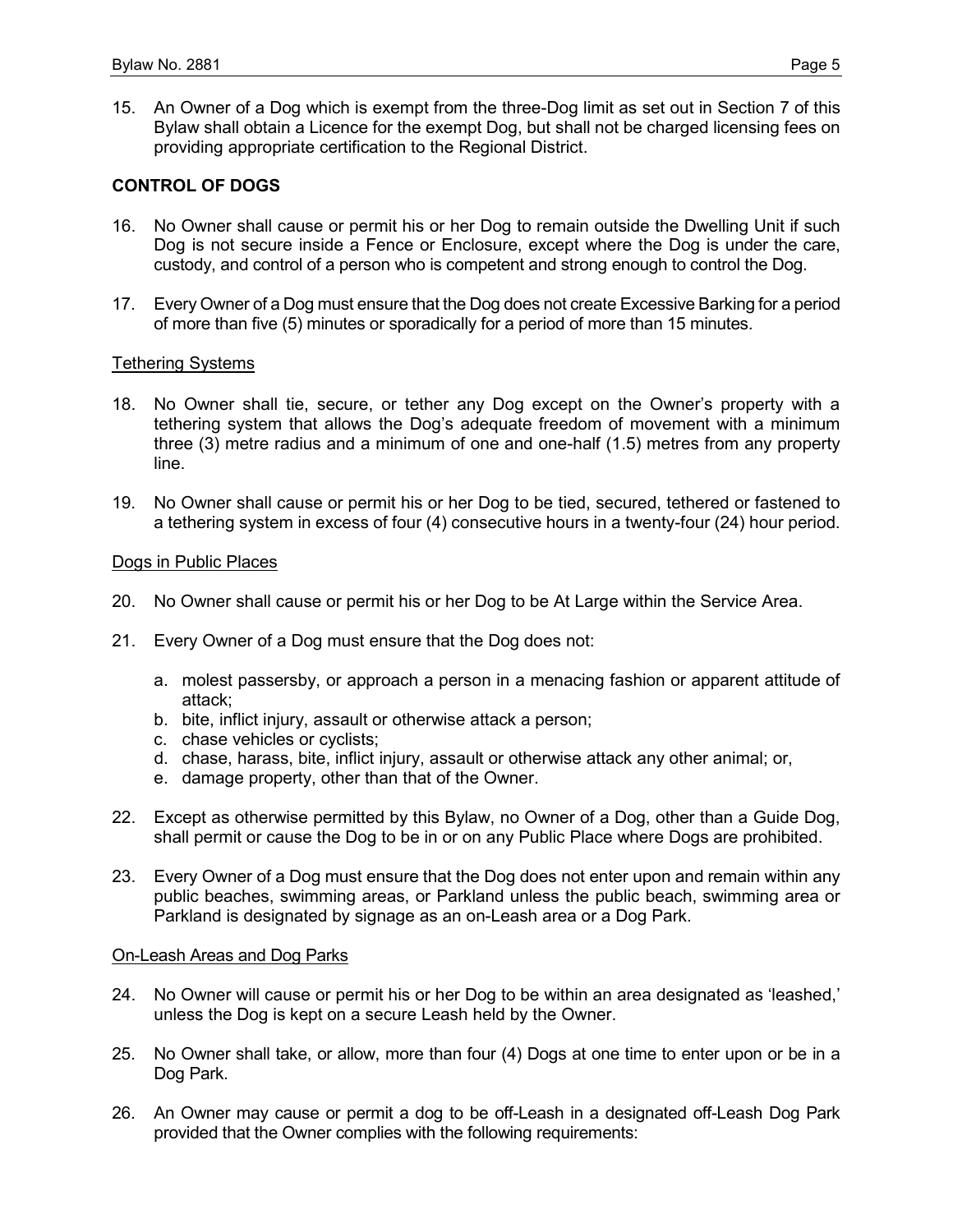- a. The Dog wears a collar or harness and a valid Dog Tag;
- b. The Owner has in his or her possession a Leash to control the Dog;
- c. The Owner maintains visual sight and verbal control of his or her Dog at all times;
- d. In the event of aggression or conflict with another Dog or person, the Owner takes immediate physical control of his or her Dog;
- e. The Dog is healthy and has up-to-date vaccinations as defined by the *American Animal Hospital Association*; and
- f. The Owner follows all posted rules and regulations.

#### Dog Excrement

- 27. Dog excrement is not permitted to accumulate on the Owner's property to the degree that odour is noticeable on the neighbouring property.
- 28. Every Owner of a Dog must ensure that:
	- a. when accompanied by a Dog on any Public Place, they have in their possession a suitable means of facilitating the removal of the Dog's excrement;
	- b. proof can be provided of compliance with section 28.a when requested by an Animal Control Officer; and,
	- c. their Dog excrement deposited on any Public Place and property other than property owned by the Dog Owner, is promptly removed and disposed of.

#### Aggressive Dogs and Dangerous Dogs

- 29. An Owner of a Dangerous Dog shall post signage visible to the public in accordance with Schedule 'B' of this Bylaw.
- 30. When an Aggressive Dog or Dangerous Dog is outside the Dwelling Unit on the Owner's property, the Aggressive Dog or Dangerous Dog must be kept within a secure Fence or Enclosure.
- 31. When an Aggressive Dog or a Dangerous Dog is in a Public Place and not kept within a closed vehicle, the Aggressive Dog or Dangerous Dog must be:
	- a. controlled on a Leash securely held and with a maximum length of one (1) metre; and,
	- b. wearing a Muzzle securely fastened.
- 32. No Owner shall allow an Aggressive Dog or a Dangerous Dog into any sports field, playground, public beach, swimming area, Parkland, off-Leash Dog Park, or school grounds at any time.

## **ANIMAL CARE**

#### Animals Suffering from Infectious or Contagious Disease

33. No person shall keep, harbour or have in their possession a Dog suffering from any infectious or contagious disease unless such Dog is in isolation and under treatment for the cure of such infectious or contagious disease, or the Dog is kept by a licensed veterinarian for the purposes of treatment.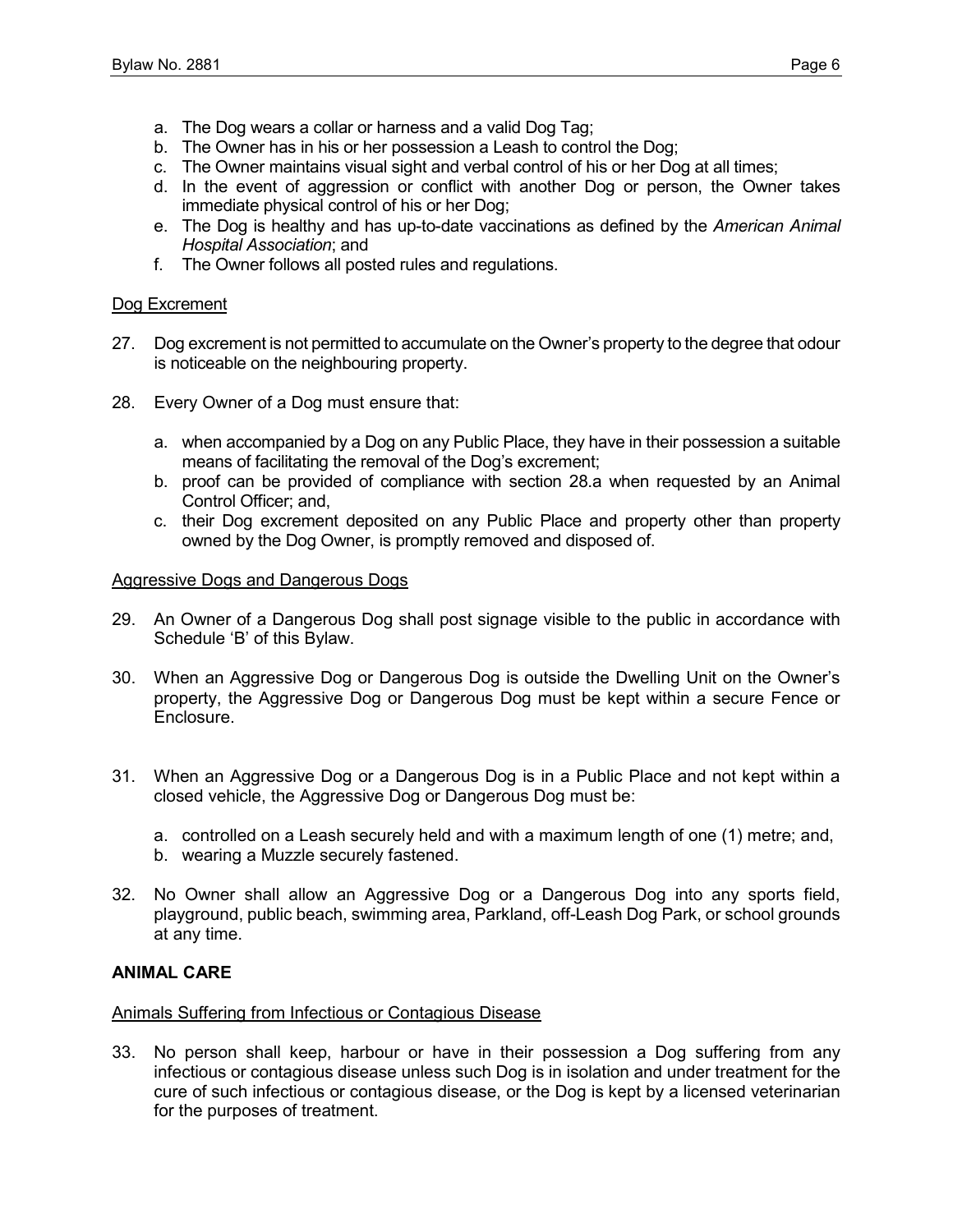#### Prohibition of Cruelty

- 34. No person shall keep any Dog unless that Dog is provided with:
	- a. sufficient clean and potable drinking water;
	- b. sufficient and appropriate food;
	- c. clean food and water receptacles;
	- d. a regularly cleaned and sanitized shelter;
	- e. sufficient opportunity for periodic exercise;
	- f. care from a licensed veterinarian when the Dog exhibits signs of pain, suffering, disease, or illness.
- 35. No Owner shall cause or permit a Dog to be kept outside or confined in cold weather or precipitation without adequate precautions to protect the Dog from the cold weather and precipitation.
- 36. No Owner shall cause or permit a Dog to be confined to an Enclosure, vehicle, or trailer without adequate ventilation and sufficient shade to protect the Dog from excessive heat and direct rays of the sun.
- 37. The minimum standard for the size of an Enclosure shall be 0.9144 metres x 1.524 metres (3' x 5') per dog.
- 38. No Owner shall cause or permit a Dog to be confined in an Enclosure for longer than twelve (12) hours in any twenty-four (24) hour period.
- 39. No Owner may abandon a Dog.

#### Breeding Facilities

40. No person may operate, permit, or keep any facility which breeds Dogs, except in compliance with the *Cattery and Kennel Regulation* and the *Prevention of Cruelty to Animals Act*; and in compliance with the requirements of any other bylaws and regulations of the applicable jurisdiction.

#### **IMPOUNDMENT**

#### Establishment of a Pound

- 41. The Board of Directors authorizes the establishment, maintenance, and operations of a Pound for the impounding of Dogs pursuant to the provisions of this Bylaw.
- 42. The Board of Directors may appoint a person or persons to carry out the duties of an Animal Control Officer, which includes administration and operation of the Pound in accordance with the provisions of this Bylaw.

#### Seizure and Impoundment

- 43. An Animal Control Officer may seize any Unlicensed Dog or an At Large Dog within the boundaries of the Service Area.
- 44. Upon pursuit of an At Large Dog where the Owner is not present and in order to ensure the safety of the Dog and the public, the Animal Control Officer may seize the Animal on the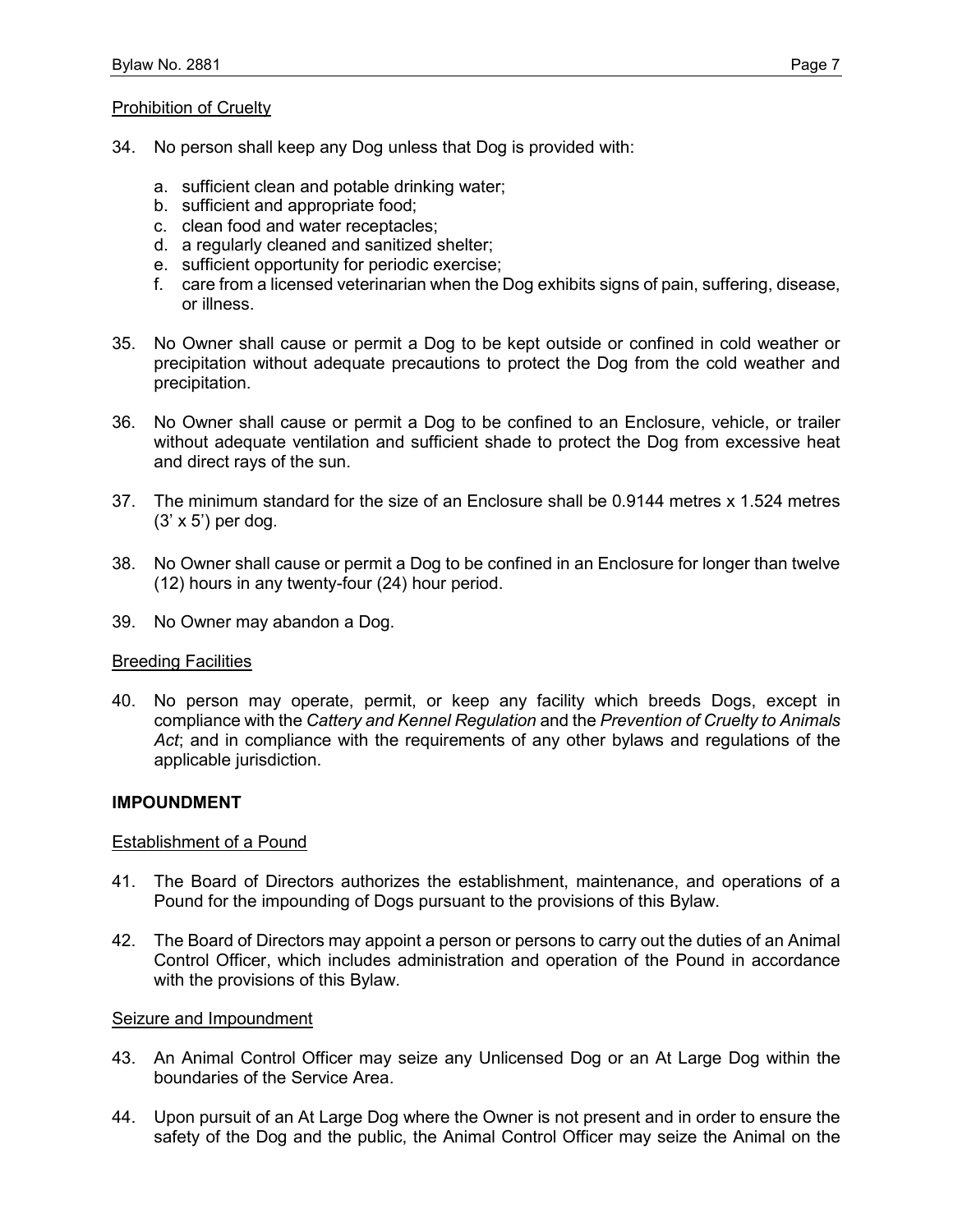- 45. The Pound Keeper will provide proper shelter as well as daily food, water and exercise for an Impounded Dog.
- 46. The Pound Keeper shall use all best efforts to determine the identity of the Owner of an Impounded Dog and to inform the Owner that the Dog has been impounded, whether the Dog is alive or dead

#### No Interference

- 47. It shall be an offence for any person:
	- a. to release or rescue or attempt to release or rescue any Dog lawfully in the custody of an Animal Control Officer; or
	- b. to resist, intervene, hinder, obstruct or otherwise interfere with the Animal Control Officer or other Regional District employee in the lawful exercise or performance of his or her powers, duties or functions under this Bylaw.
- 48. Should a Dog be removed from the Pound without proper authority, or a Dog escapes therefrom and returns to the possession or custody of the Owner, or if the Owner of an impounded Dog does not claim the Dog, the said Owner shall still be liable for the payment of fees and expenses chargeable and recoverable under this bylaw.

## **RECLAMATION OR HUMANE EUTHANIZATION**

#### Reclamation

- 49. The Owner of any Dog impounded under this Bylaw may reclaim the Dog within seventy-two (72) hours of the Dog being impounded on proof of ownership and upon payment of all applicable fines, fees and other charges.
- 50. If an Owner cannot be identified by the Animal Control Officer or an Owner notified of impoundment of his or her Dog does not within seventy-two (72) hours of notification attend at the Pound and pay all applicable, fines, fees or other charges, the Pound Keeper will surrender the dog to the Vernon & District Branch of the BC SPCA.

#### Aggressive Dogs

51. The Owner of an Aggressive Dog that has been Impounded under this Bylaw may only reclaim the Aggressive Dog upon delivery to the Animal Control Officer of a signed Application for Release of Aggressive Dog.

#### Humane Euthanization

52. If an unidentified Dog is Impounded and the Dog is suffering due to illness or injury and if, in the Animal Control Officer's professional opinion, the extent of the illness or injury is so severe that the dog should be euthanized for humane reasons, the Animal Control Officer is authorized to have a veterinarian euthanize the Dog.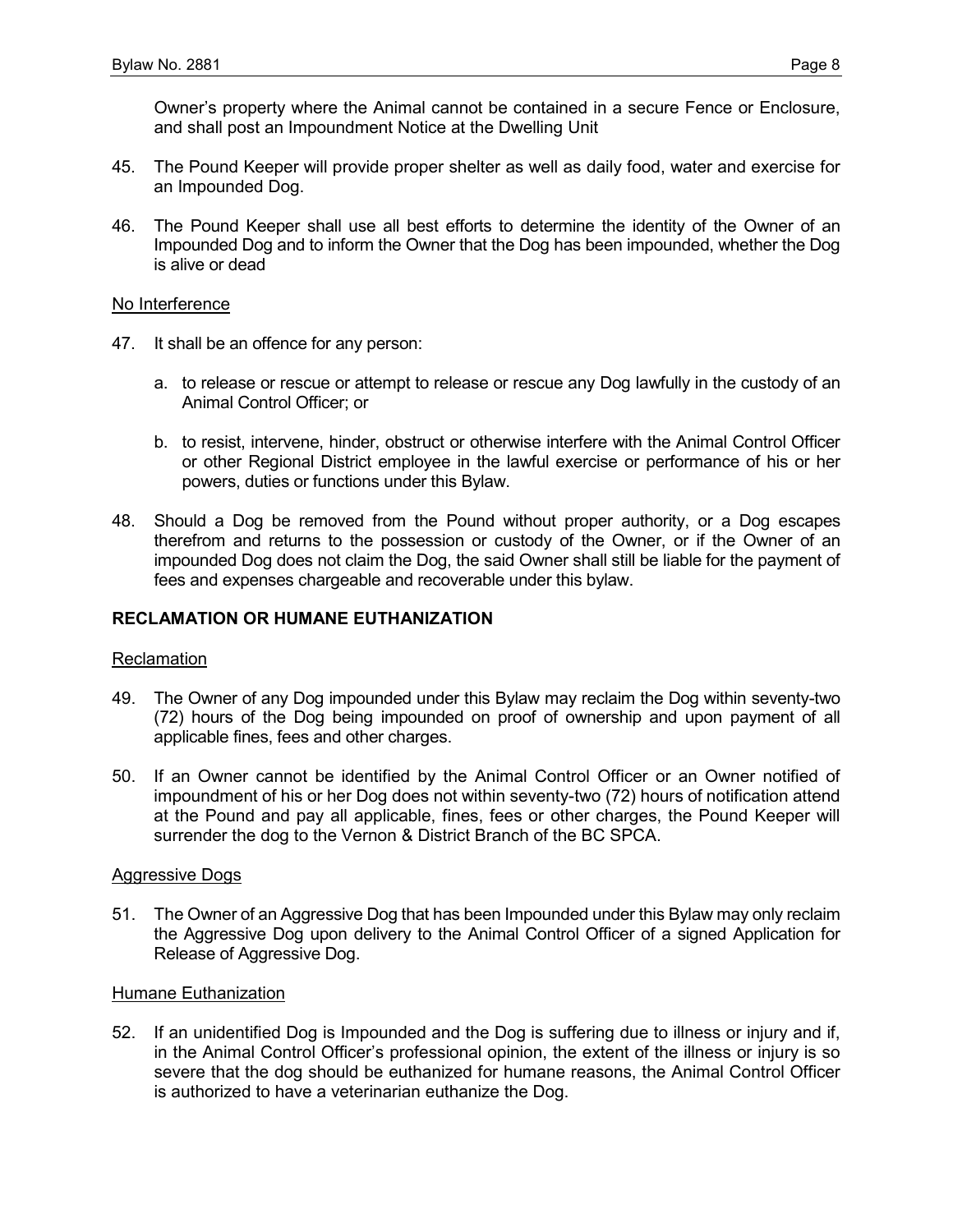- 53. The Animal Control Officer may have a veterinarian euthanize an Impounded Dog if the Dog has not been claimed by the Dog's Owner within seventy-two (72) hours and has either:
	- a. killed or seriously injured a person; or,
	- b. while in a Public Place or while on private property other than property owned or occupied by the Owner, has killed or seriously injured a domestic animal.
- 54. The Animal Control Officer must notify the Regional District in all cases prior to a Dog being euthanized.

## **RIGHT OF INSPECTION**

- 55. Pursuant to the *Community Charter* and *Local Government Act*, an Animal Control Officer may enter at all reasonable times upon any property in order to inspect and determine whether this Bylaw is being followed.
- 56. Upon request by an Animal Control Officer, an Owner who an Animal Control Officer reasonably believes to be in contravention of any provision of this Bylaw shall stop and immediately provide the Animal Control Officer with photo identification showing his or her full name and current address, and the licensing information of the Dog.
- 57. The Animal Control Officer may determine whether a Dog is a Nuisance Dog, Aggressive Dog, or Dangerous Dog for the purposes of the Bylaw.

#### **PENALTIES**

- 58. Any person who violates any of the provisions of this Bylaw, or who suffers or permits any act or thing to be done in contravention or in violation of any of the provisions of this Bylaw, or who neglects to do or refrains from doing anything required to be done by any of the provisions of this Bylaw, is guilty of an offence under this Bylaw, and liable to a penalty of not less than Fifty Dollars (\$50.00) and not more than Ten Thousand Dollars (\$10,000.00) for each offence.
- 59. In addition to the pecuniary penalties so indicated on the Municipal Ticket Information or Bylaw Notice, where a Dog is Impounded, impoundment fees as set out in Schedule 'A' shall also apply.

#### **SCHEDULES**

60. The schedules of this Bylaw form part of this Bylaw and are enforceable in the same manner as this Bylaw:

Schedule 'A' – Schedule of Fees Schedule 'B' - Dangerous Dog Signage

## **FORCE AND EFFECT AND SEVERABILITY**

- 61. Any Dog deemed Aggressive under Dog Control Bylaw No. 2466, 2010 is deemed Aggressive under Dog Control Bylaw No. 2881, 2021.
- 62. This Bylaw shall come into effect on May 1, 2021.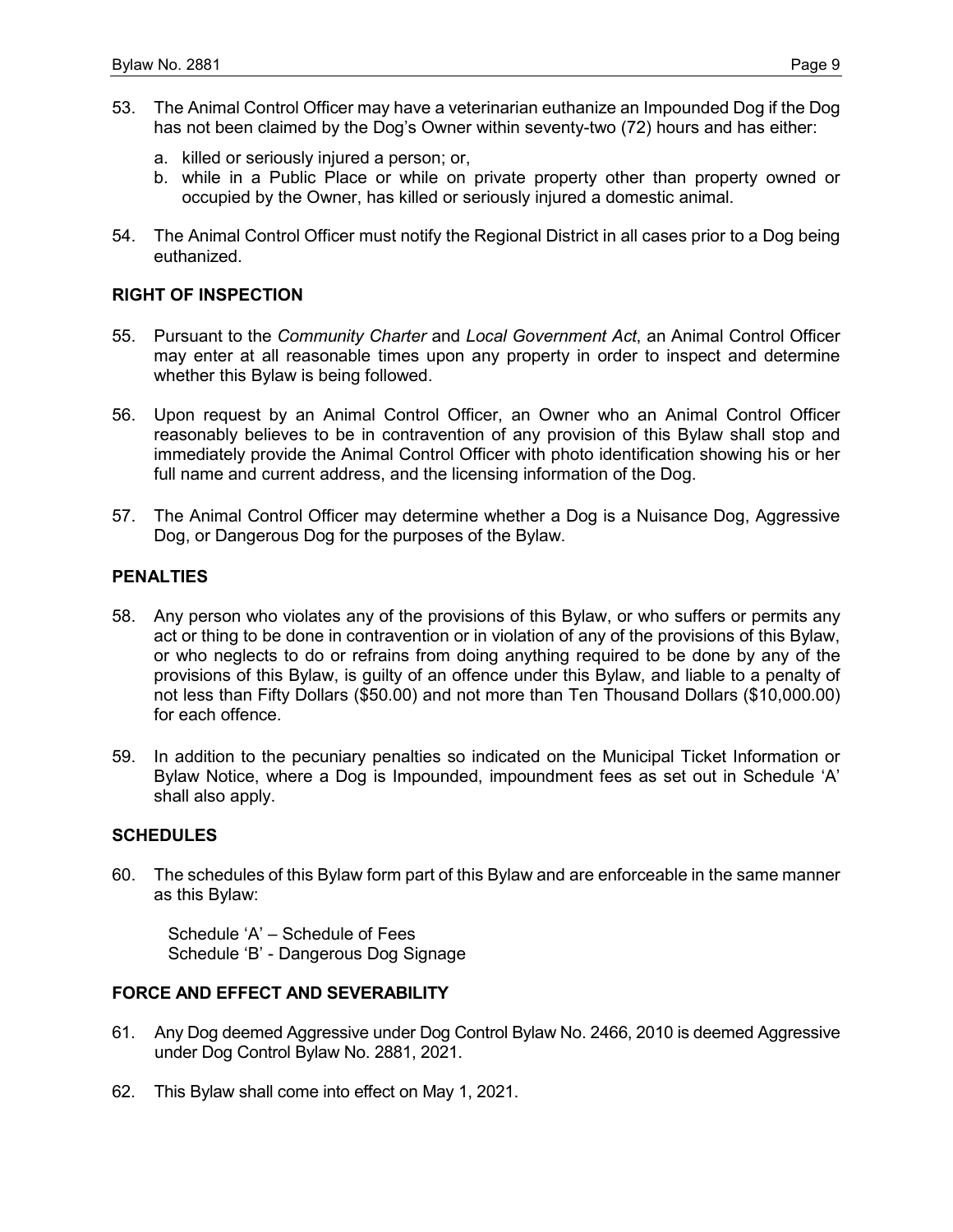63. If any provision contained in the Bylaw is found by a court of competent jurisdiction to be invalid, illegal or unenforceable in any respect, the validity, legality or enforceability of the remaining provisions contained herein shall not be in any way affected or impaired thereby to the extent that the purpose of the Bylaw may be fulfilled in the absence of the impugned provision or provisions of the Bylaw.

#### **REPEAL**

64. Bylaw 2466, being "Dog Control Bylaw No. 2466, 2010" and all amendments thereto are hereby repealed.

#### **AMENDMENTS**

- 65. Schedule 'A' of Bylaw 1148, being "RDNO Ticket Information Authorization Bylaw No. 1148, 1993" be amended by:
	- a. Replacing the words "Dog Control Bylaw No. 1470, 1998" with "Dog Control Bylaw No. 2881, 2021"; and
	- b. replacing the words "Dog Control Officer'' with "Animal Control Officer"
- 66. Schedule 'G' of Bylaw 1148, being "RDNO Ticket Information Authorization Bylaw No. 1148, 1993" be replaced with Schedule 'G' attached to and forming part of this Bylaw.

**Read a First and Second Time** 

**Read a Third Time, as amended** 

**ADOPTED** 

*'?'* Chair

Kevin Acton

| this | 20th | day of | January, 2021 |
|------|------|--------|---------------|
| this | 17th | day of | March, 2021   |
| this | 17th | day of | March, 2021   |

Deputy Corporate Officer Ashley Bevan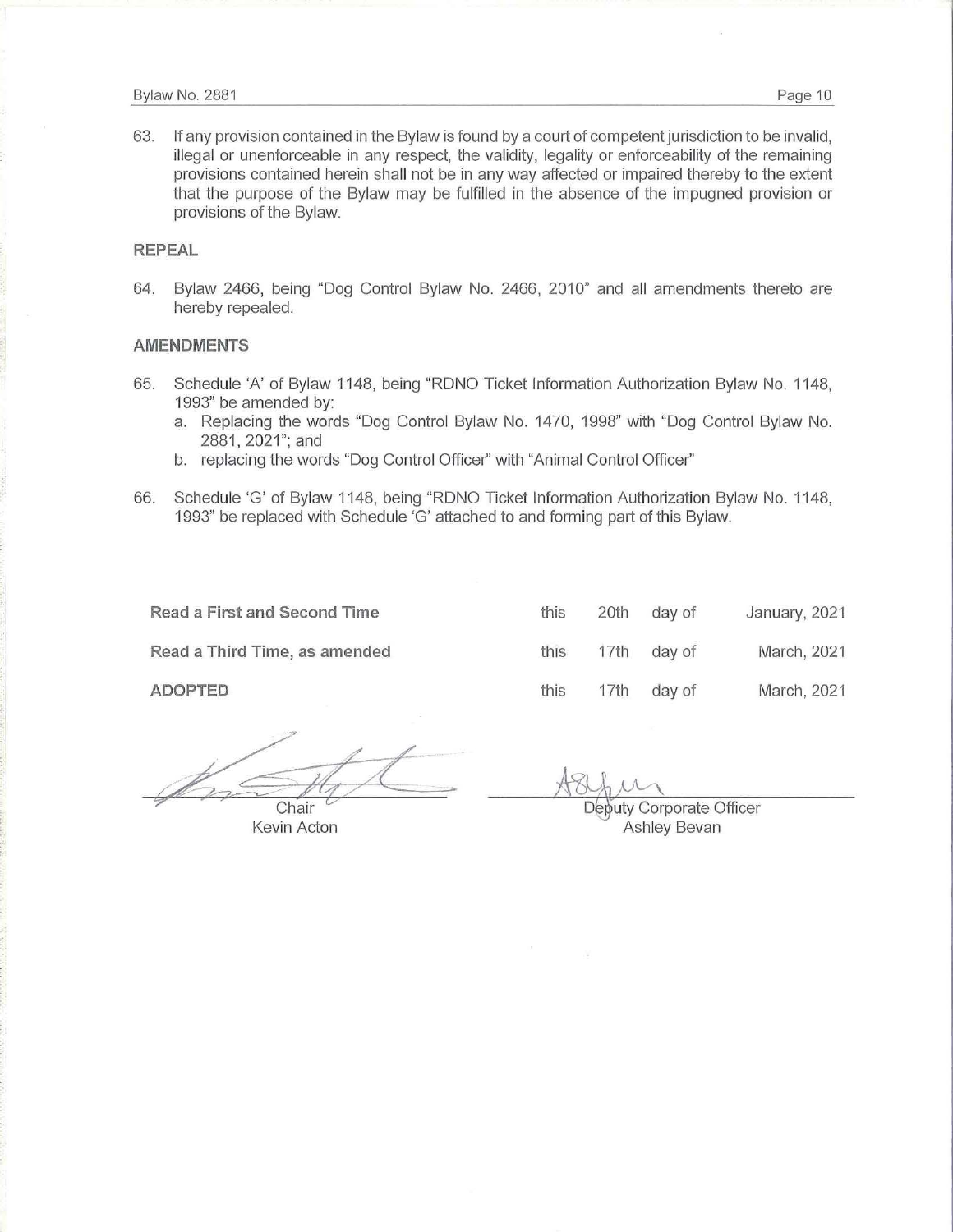## **REGIONAL DISTRICT OF NORTH OKANAGAN DOG CONTROL BYLAW NO. 2881, 2021**

## **SCHEDULE 'A'**

## **SCHEDULE OF FEES**

| <b>Licence Fees</b>                 |                                                                                           |               |  |  |
|-------------------------------------|-------------------------------------------------------------------------------------------|---------------|--|--|
| 1.                                  | Annual Licence Fee (current for one year from date of issue)                              | \$20.00       |  |  |
| 2.                                  | (in addition to Annual Licence Fee if licence is unpaid<br>Late Fee<br>after expiry date) | \$15.00       |  |  |
| 3.                                  | <b>Certified Guide Dog</b>                                                                | No charge     |  |  |
| $\overline{4}$ .                    | <b>Replacement Tag</b>                                                                    | \$5.00        |  |  |
|                                     |                                                                                           |               |  |  |
|                                     | <b>Impoundment Fees (except Aggressive Dog)</b>                                           |               |  |  |
| 5.                                  | First Impoundment<br>a.                                                                   | \$25.00       |  |  |
|                                     | Second Impoundment<br>b.                                                                  | \$75.00       |  |  |
|                                     | Third Impoundment<br>C.                                                                   | \$200.00      |  |  |
|                                     | Fourth Impoundment, and subsequent Impoundments<br>d.                                     | \$400.00      |  |  |
|                                     |                                                                                           |               |  |  |
|                                     | <b>Impoundment Fees (Aggressive Dog)</b>                                                  |               |  |  |
| 6.                                  | First Impoundment<br>a.                                                                   | \$200.00      |  |  |
|                                     | Second Impoundment<br>b.                                                                  | \$500.00      |  |  |
|                                     | Third Impoundment, and subsequent Impoundments<br>C.                                      | \$1,000.00    |  |  |
|                                     |                                                                                           |               |  |  |
| <b>Boarding and Veterinary Fees</b> |                                                                                           |               |  |  |
| 7.                                  | Boarding fee per day or part day of impoundment                                           | \$20.00       |  |  |
| 8.                                  | Boarding fee for Aggressive Dog per day or part day of<br>impoundment                     | \$40.00       |  |  |
| 9.                                  | Veterinary fees (as required)                                                             | Per Statement |  |  |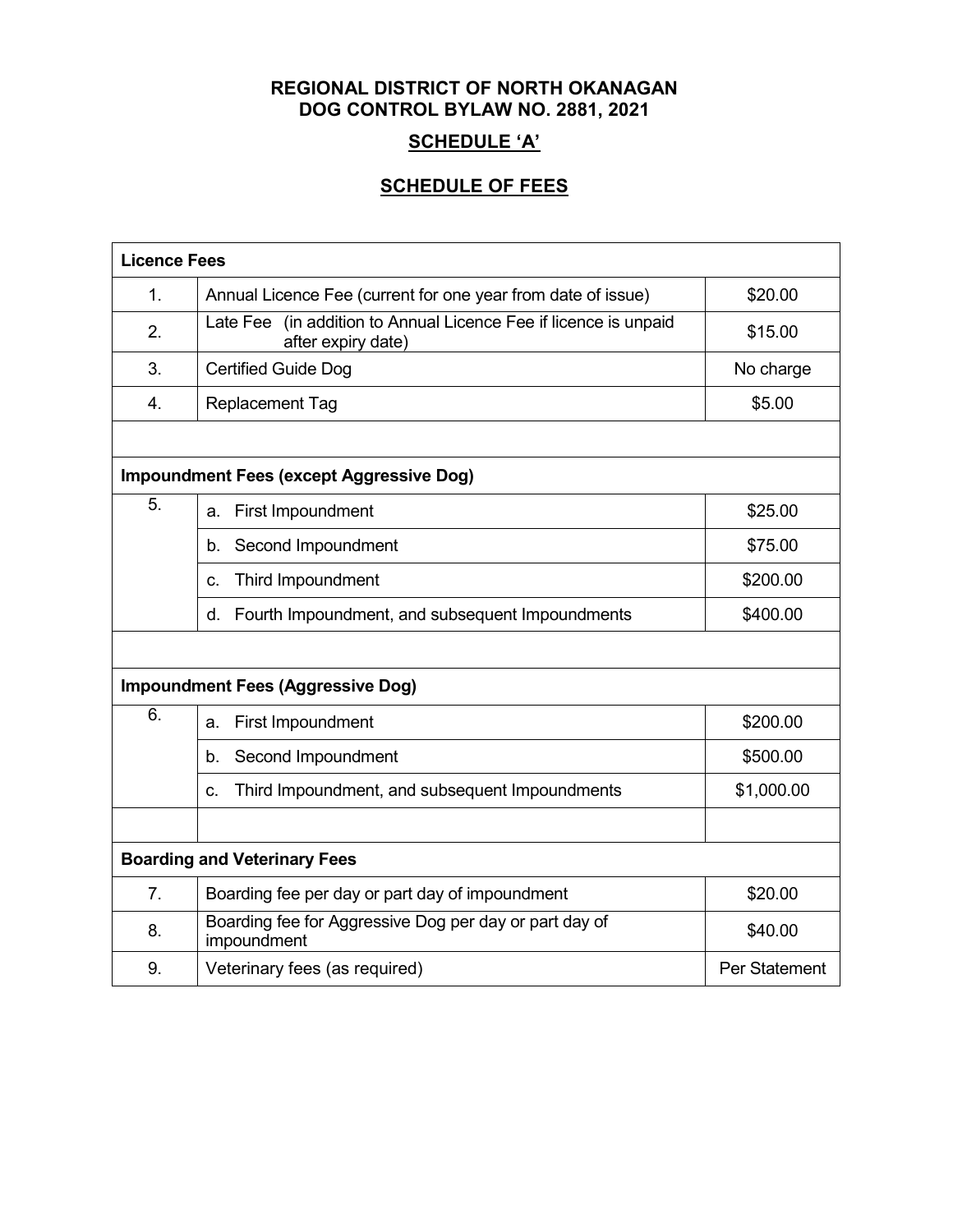## **REGIONAL DISTRICT OF NORTH OKANAGAN DOG CONTROL BYLAW NO. 2881, 2021**

## **SCHEDULE 'B'**

## **DANGEROUS DOG SIGNAGE**

- 1. The wording of Dangerous Dog signage shall be in accordance with this Schedule 'D'
- 2. Dangerous Dog signage shall be:
	- a. posted on all sides of the property adjacent to a Public Place;
	- b. a minimum size of 22.86 cm wide  $x$  27.94 cm high (9"  $x$  11"); and,
	- c. constructed of durable material capable of withstanding wind and weather.
- 3. Dangerous Dog signage must remain in place at all times that a Dangerous Dog resides on the property.

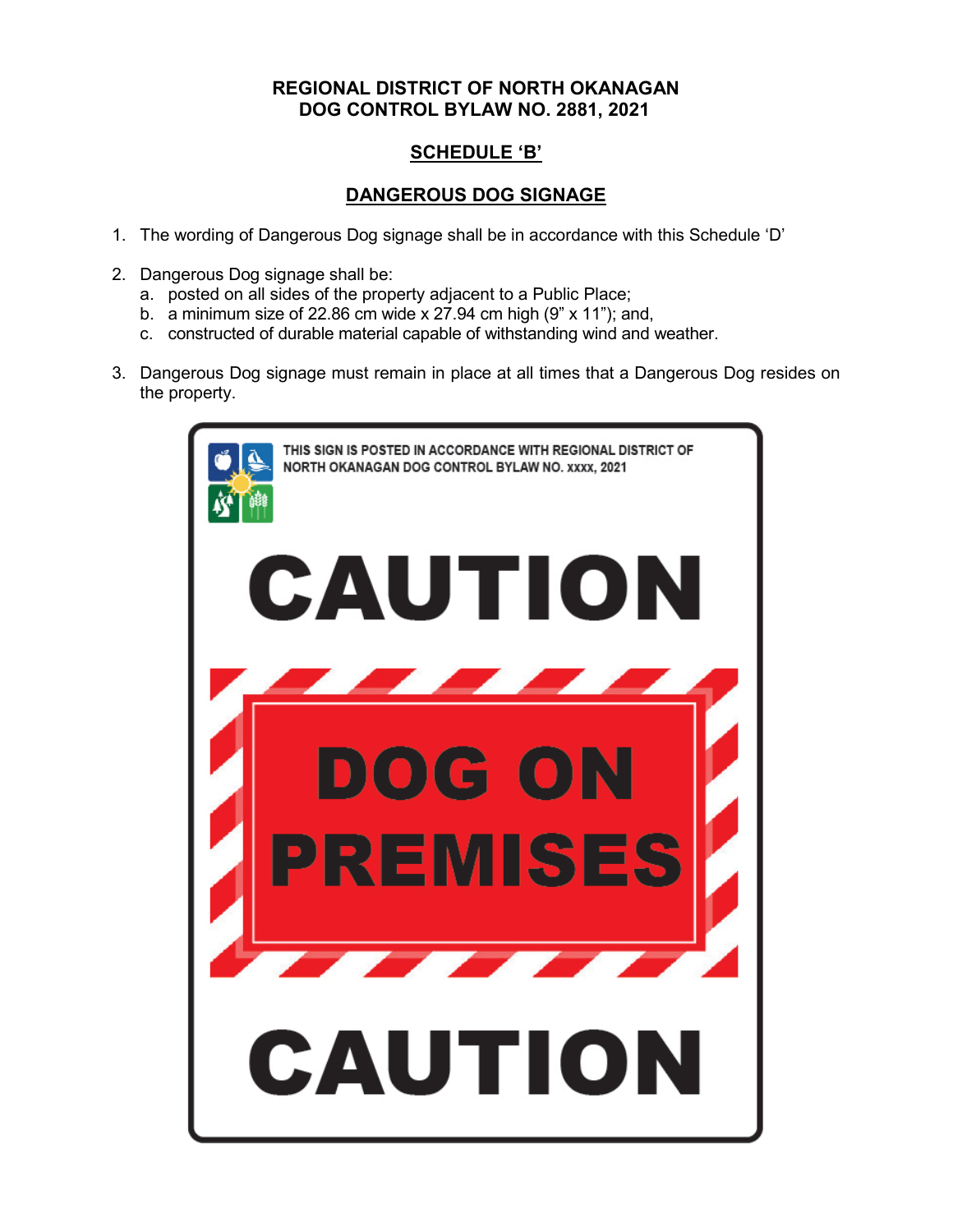## **TICKET INFORMATION AUTHORIZATION BYLAW NO. 1148**

## **SCHEDULE 'G'**

## **DESIGNATED BYLAW: DOG CONTROL BYLAW No. 2881, 2021 SCHEDULE OF FEES**

| <b>Section</b>                             | <b>Words or Expressions Designating Offence</b>                                                 | <b>Fine</b> |
|--------------------------------------------|-------------------------------------------------------------------------------------------------|-------------|
| 6                                          | More than (3) Dogs                                                                              | \$100.00    |
| 8                                          | Keeping an Unlicensed Dog                                                                       | \$300.00    |
| 13                                         | Dog not wearing Dog Tag                                                                         | \$100.00    |
| 16                                         | Failure to control Dog                                                                          | \$100.00    |
| 17                                         | <b>Excessive Barking</b>                                                                        | \$200.00    |
| 18,19                                      | Contravene tethering regulations                                                                | \$200.00    |
| 20                                         | Dog At Large                                                                                    | \$150.00    |
| 21.a                                       | Dog molesting passersby or approaching in a menacing fashion<br>or apparent attitude of attack  | \$100.00    |
| 21.b                                       | Dog bites, inflicts injury, assaults or otherwise attacks a person                              | \$500.00    |
| 21.c                                       | Dog chases vehicles or cyclists                                                                 | \$100.00    |
| 21.d                                       | Dog chases, harasses, bites, inflicts injury, assaults or otherwise<br>attacks any other animal | \$200.00    |
| 21.e                                       | Dog damages property, other than that of the Owner                                              | \$100.00    |
| 22, 23                                     | Dog in prohibited area                                                                          | \$100.00    |
| 24                                         | Off-Leash contrary to requirements                                                              | \$100.00    |
| 25                                         | More than four (4) Dogs in a Dog Park                                                           | \$100.00    |
| 26.a, 26.b<br>26.c, 26.d<br>26.e, 26.f     | Off-Leash in Dog Park contrary to requirements                                                  | \$100.00    |
| 27                                         | Dog excrement permitted to accumulate, noticeable odour                                         | \$100.00    |
| 28.a, 28.b                                 | No means of facilitating removal of Dog excrement                                               | \$50.00     |
| 28.c                                       | Failure to remove and dispose of Dog excrement                                                  | \$100.00    |
| 29                                         | Failure to post Dangerous Dog signage                                                           | \$500.00    |
| 30                                         | <b>Unsecured Aggressive Dog</b>                                                                 | \$250.00    |
|                                            |                                                                                                 |             |
| 31                                         | Aggressive Dog not muzzled and not on a Leash                                                   | \$250.00    |
| 32                                         | Aggressive Dog in prohibited area                                                               | \$250.00    |
| 33                                         | Failure to control disease                                                                      | \$250.00    |
| 34.a, 34.b<br>34.c, 34.d<br>34.e, 34.f, 35 | Cruelty or poor conditions                                                                      | \$250.00    |
| 36, 37, 38                                 | Dog in Enclosure or Vehicle contrary to requirements                                            | \$100.00    |
| 39                                         | Abandonment of Dog                                                                              | \$500.00    |
| 40                                         | Non-compliant breeding facility                                                                 | \$500.00    |